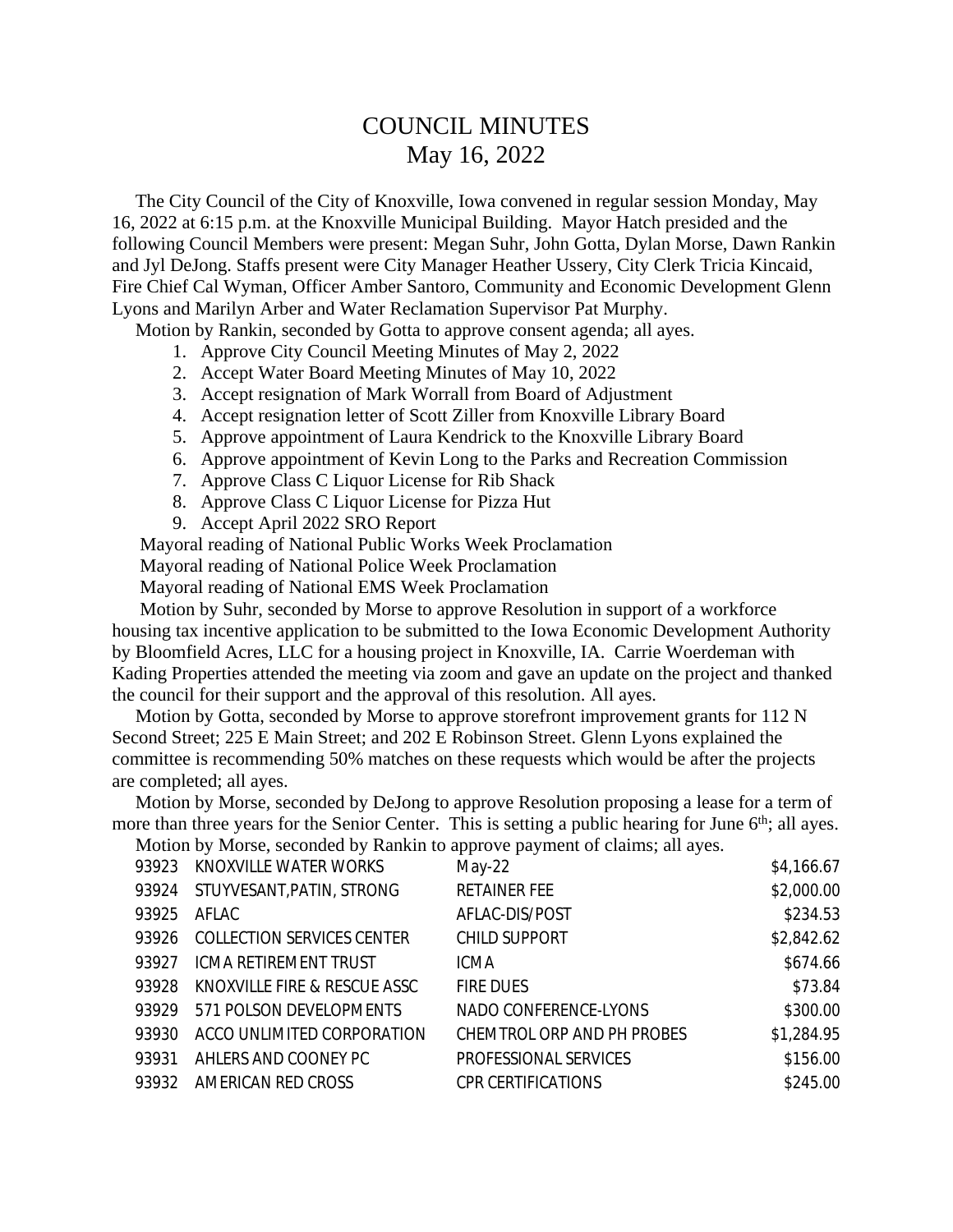| 93933 | ATOMIC MUSIC GROUP                                        | KICK, COURTHOUSE SQ. 8/9/2022        | \$1,500.00  |
|-------|-----------------------------------------------------------|--------------------------------------|-------------|
| 93934 | BOUND TREE MEDICAL LLC                                    | EMS EQUIPMENT-84484588               | \$2,871.98  |
| 93935 | <b>BROWN'S SANITATION</b>                                 | YOUNG'S PARK                         | \$646.00    |
| 93936 | <b>BROWNELLS INC</b>                                      | PARTS FOR GUNS                       | \$139.99    |
| 93937 | CEDAR GRAPHICS, INC                                       | BROCHURE FINAL PAYMENT               | \$6,628.00  |
| 93938 | CENTRAL IOWA DISTRIBUTING INC                             | PAPER TOWELS, TP, BAGS, ETC          | \$1,143.50  |
| 93939 | <b>CITY OF KNOXVILLE</b>                                  | COBRA                                | \$210.00    |
| 93940 | CL CARROLL CO INC                                         | PAY APP. #1 FOR UV PROJECT           | \$98,325.00 |
| 93941 | DE RUITER LAWN EQUIPMENT                                  | SOLENAID FREIGHT                     | \$62.88     |
| 93942 | DEYARMAN                                                  | CHECK ON POLICE K-9 VEHICLE          | \$643.00    |
| 93943 | DIAMOND VOGEL PAINTS<br><b>EMERGENCY MEDICAL PRODUCTS</b> | 10 GAL WHITE PAINT                   | \$4,547.10  |
| 93944 | <b>INC</b>                                                | 4 BOXES PPE GLOVES-SMALL             | \$185.52    |
| 93945 | <b>EMPLOYEE BENEFIT SYSTEMS</b>                           | <b>SAFE-T FUND</b>                   | \$20,937.42 |
| 93946 | FIRE SERVICE TRAINING BUREAU                              | <b>INVESTIGATION TRAINING-BOSTON</b> | \$50.00     |
|       |                                                           | 2020 PAST DUE BALANCE-DATA           |             |
| 93947 | <b>AT&amp;T MOBILITY</b>                                  | PLA                                  | \$876.43    |
| 93948 | <b>KADE HIGDAY</b>                                        | <b>BOOT REIMBURSEMENT</b>            | \$140.72    |
| 93949 | <b>HUBES GARAGE</b>                                       | PD VEHICLE #31 OIL CHANGE            | \$152.62    |
| 93950 | <b>IOWA STATE UNIVERSITY</b>                              | <b>CLERK SCHOOL</b>                  | \$300.00    |
| 93951 | KEYSTONE LABORATORIES INC                                 | MONTHLY TESTING-APRIL                | \$1,775.50  |
| 93952 | KHS MANUFACTURING                                         | <b>METAL BANNERS</b>                 | \$2,735.64  |
| 93953 | KIESLER'S POLICE SUPPLY                                   | 4 CASES AMMUNITION                   | \$709.80    |
| 93954 | KNOXVILLE HOSPITAL & CLINICS                              | RANDOM DRUG TESTING                  | \$108.00    |
| 93955 | <b>KNOXVILLE AVIATION</b>                                 | $May-22$                             | \$3,467.91  |
| 93957 | KNOXVILLE FARM & HOME INC                                 | 1 CARHARTT BIB                       | \$871.87    |
| 93958 | KNOXVILLE WATER WORKS                                     | WATER @ 217 S 2ND ST                 | \$37.53     |
| 93959 | KONE CHICAGO                                              | MAINT. CHARGE-5/1/22-7/31/22         | \$226.62    |
| 93960 | <b>LISCO</b>                                              | <b>CITY HALL</b>                     | \$2,570.42  |
| 93961 | <b>LOGAN CONTRACTORS SUPPLY INC</b>                       | <b>COMPLETE BURNER</b>               | \$1,163.76  |
| 93962 | MIDAMERICAN ENERGY COMPANY                                | 1346 138TH PLACE                     | \$908.47    |
| 93963 | <b>NAPA</b>                                               | 5 QT 10W30 OIL                       | \$42.10     |
| 93964 | NATIONAL PAPER & SAN SUPPLY                               | SMALL WASTE BIN LINERS               | \$82.51     |
| 93965 | O'REILLY AUTOMOTIVE INC                                   | OIL FILTER & WRENCH                  | \$9.99      |
| 93966 | ODP BUSINESS SOLUTIONS<br>PELLA GLASS & HOME              | <b>ENVELOPES &amp; SIGN HOLDERS</b>  | \$101.40    |
| 93967 | <b>IMPROVEMENT</b>                                        | REPAIRS TO PD FRONT DOOR             | \$525.00    |
| 93968 | PETE FARMS PERFORMANCE                                    | E BRAKE PIGTAIL                      | \$74.00     |
| 93969 | RACEWAY TIRE & EXHAUST                                    | NEW TIRES-PD VEHICLE 32              | \$763.72    |
| 93970 | RACOM CORPORATION INC                                     | <b>IN-CAR RADIO</b>                  | \$2,568.01  |
| 93971 | RAMAEKER ENTERPRISES, INC.                                | <b>LOGO ON SWEATSHIRT</b>            | \$17.50     |
|       |                                                           |                                      |             |